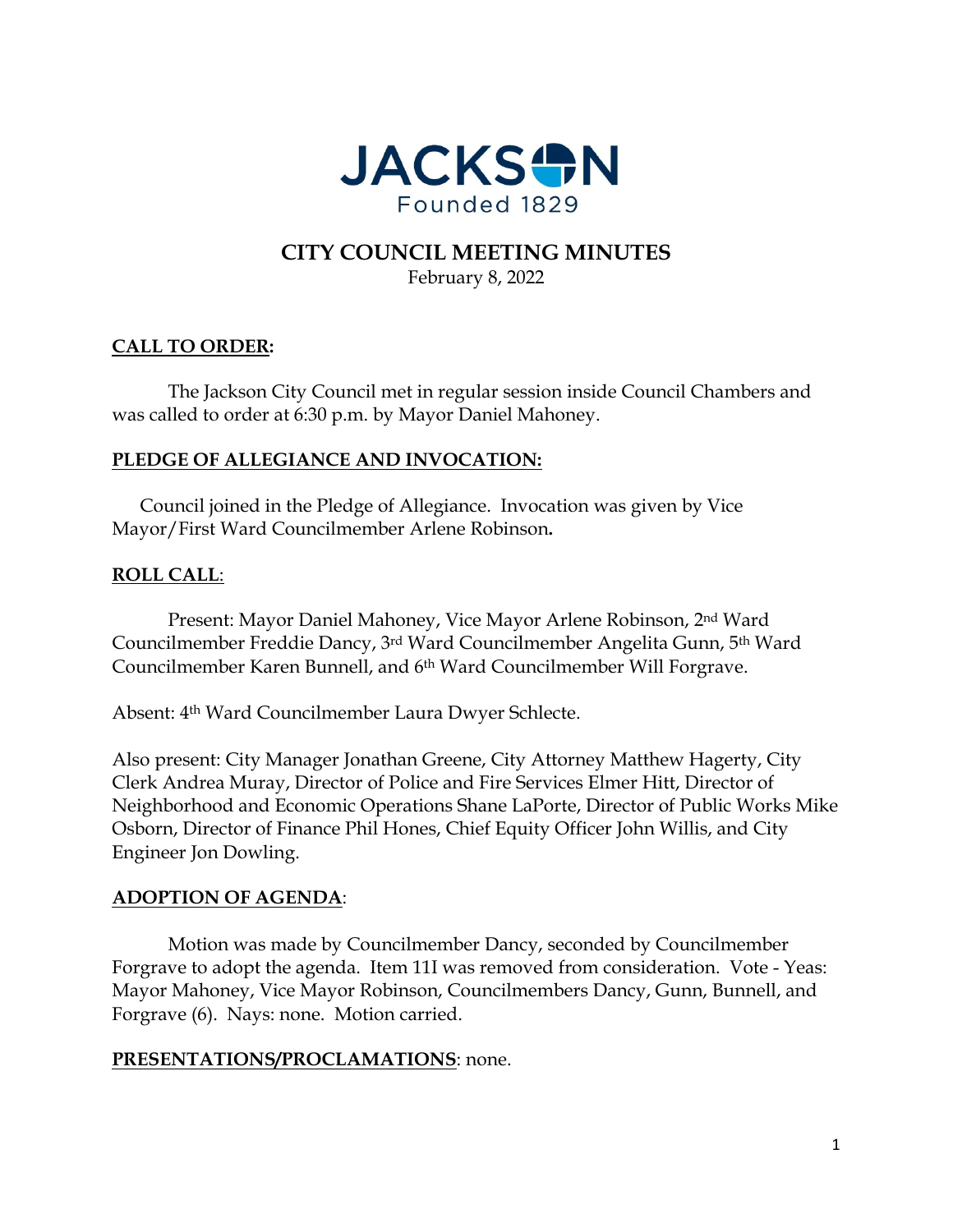#### **PUBLIC HEARINGS:** none.

#### **CITIZEN COMMENTS:**

Citizen comments were heard and the meeting continued.

# **PETITIONS & COMMUNICATION FROM CITY STAFF AND OTHER GOVERNMENTAL ENTITIES:**

- **1. Environmental Commission Meeting Minutes of 11/17/21**
- **2. Environmental Commission Meeting Minutes of 12/15/21**

Motion was made by Councilmember Gunn, seconded by Councilmember Forgrave to accept and place on file the Environmental Commission Meeting Minutes of 11/17/21. Vote - Yeas: Mayor Mahoney, Vice Mayor Robinson, Councilmembers Dancy, Gunn, Bunnell, and Forgrave (6). Nays: none. Motion carried.

Motion was made by Councilmember Forgrave, seconded by Councilmember Bunnell to accept and place on file the Environmental Commission Meeting Minutes of 12/15/21. Vote - Yeas: Mayor Mahoney, Vice Mayor Robinson, Councilmembers Dancy, Gunn, Bunnell, and Forgrave (6). Nays: none. Motion carried.

#### **CONSENT CALENDAR:**

**A. Minutes of the Regular Meeting of January 25, 2022** *Approve the minutes of the regular City Council Meeting of January 25, 2022.* 

#### **B. Reappointment to City Planning Commission**

*Approve the Mayor's recommendation to reappoint Clyde Mauldin to the City Planning Commission for a three-year term beginning immediately and ending on December 31, 2024.* 

**C. Reappointment to Zoning Board of Appeals**

*Approve the Mayor's recommendation to reappoint Clyde Mauldin to the Zoning Board of Appeals for a three-year term beginning immediately and ending on December 31, 2024.*

#### **D. Appointment to the Building Code Board of Examiners and Appeals**

*Approve the Mayor's recommendation to appoint Cory Richardson (general public) to the Building Code Board of Examiners and Appeals, for a three-year term effective immediately and ending on December 31, 2024.*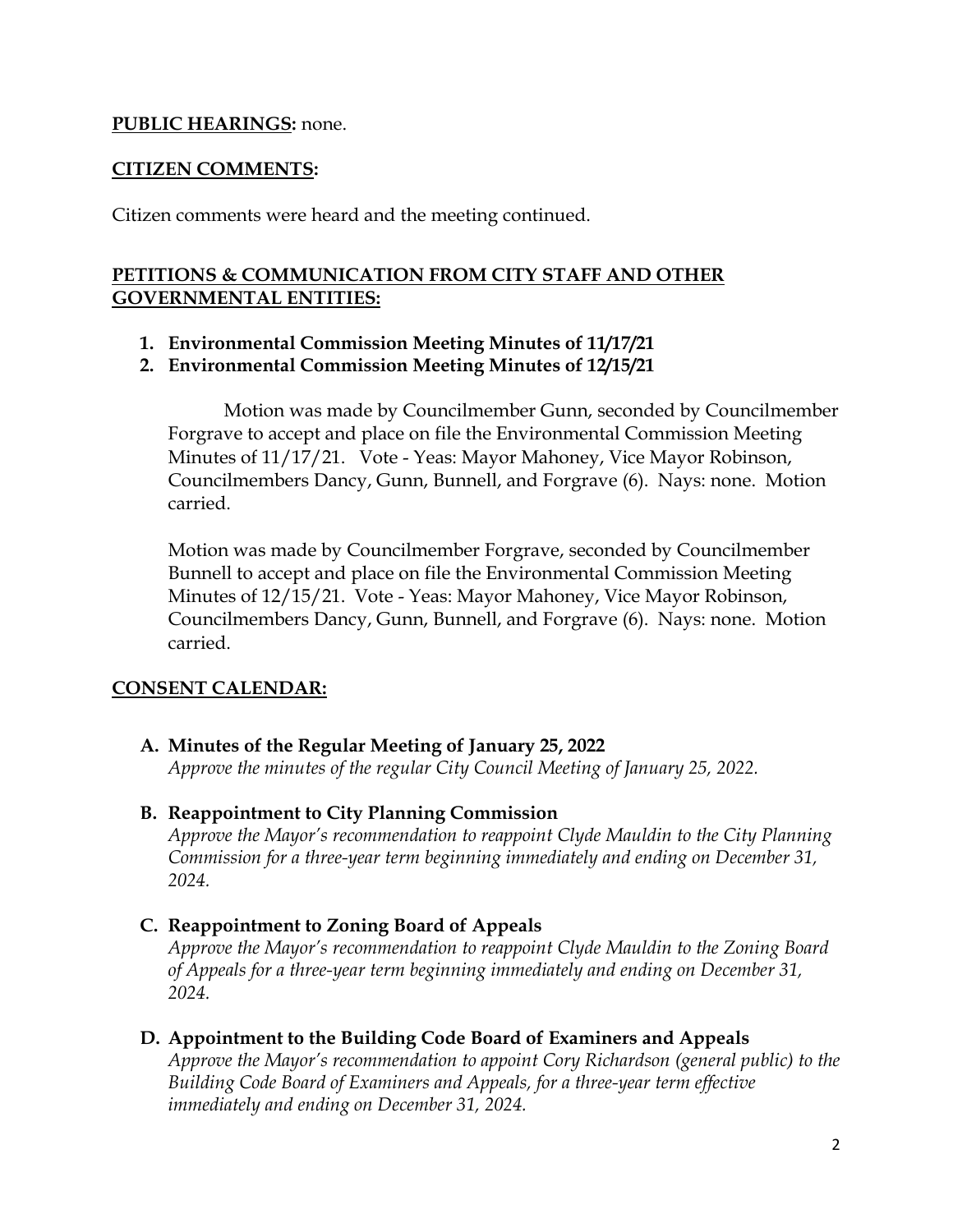#### **E. Resignation from Jackson District Library Board of Trustees**

*Approve the Mayor's recommendation to accept the resignation of Beverley McGill from the Jackson District Library Board of Trustees effective March 1, 2022, and to express gratitude to Beverley for the immense contributions to the community.*

#### **F. Appointment to the Jackson District Library Board of Trustees**

*Approve the Mayor's recommendation to appoint Brenda Pilgrim to a vacancy on the Jackson District Library Board of Trustees for a four-year term beginning March 2, 2022 and ending on December 31, 2025.* 

#### **G. Appointment to the Police Oversight Committee**

*Approve the Mayor's recommendation to appoint Peter Bormuth to the Police Oversight Committee for a three-year term beginning immediately and ending on 12/31/24.* 

Motion was made by Councilmember Forgrave, seconded by Vice Mayor Robinson to approve the consent calendar with Items F and G removed for separate consideration. Vote - Yeas: Mayor Mahoney, Vice Mayor Robinson, Councilmembers Dancy, Gunn, Bunnell, and Forgrave (6). Nays: none. Motion carried.

Motion was made by Councilmember Bunnell, seconded by Vice Mayor Robinson to approve the Mayor's recommendation to appoint Brenda Pilgrim to a vacancy on the Jackson District Library Board of Trustees for the remaining term ending December 31, 2023. Councilmember Forgrave stated he would be abstaining from the vote due to being a Jackson District Library employee. Vote - Yeas: Mayor Mahoney, Vice Mayor Robinson, Councilmembers Dancy, Gunn, and Bunnell (5). Nays: none. Abstention: Forgrave. Motion carried.

No motion was made to consider Item G.

#### **OTHER BUSINESS:** none.

#### **NEW BUSINESS:**

**A. Adoption of Notice of Intent Resolution – Sewer System Revenue Bonds Recommendation:** *Adoption of Notice of Intent Resolution – Sewer System Revenue Bonds* 

Motion was made by Councilmember Forgrave, seconded by Councilmember Dancy to adopt the Notice of Intent Resolution – Sewer System Revenue Bonds. Vote - Yeas: Mayor Mahoney, Vice Mayor Robinson, Councilmembers Dancy, Gunn, Bunnell, and Forgrave (6). Nays: none. Motion carried.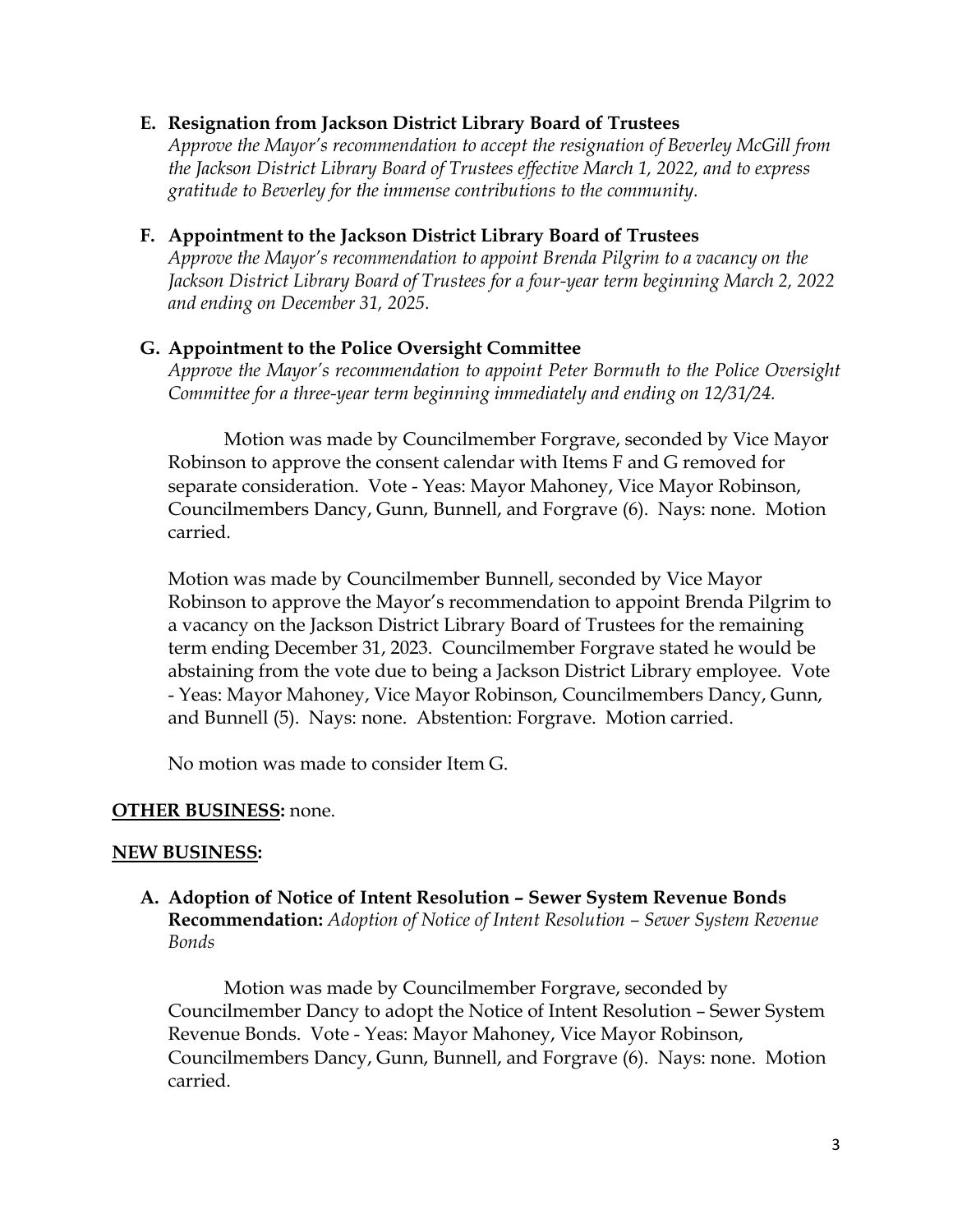# **B. Approve a Purchase Agreement between the City of Jackson and Ke'Eisha Glaspie**

**Recommendation:** *Approve a Purchase Agreement between the City of Jackson and Ke'Eisha Glaspie for the acquisition of the easterly 75' of tax parcel 5-173400000 located at 141 E. Prospect Street for the purchase price of \$5,000. Authorize the City Manager and City Attorney to make minor modifications, as necessary.* 

Motion was made by Vice Mayor Robinson, seconded by Councilmember Gunn to approve a purchase agreement between the City of Jackson and Ke'Eisha Glaspie for the acquisition of the easterly 75' of tax parcel 5-173400000 located at 141 E. Prospect Street for the purchase price of \$5,000 and authorize the City Manager and City Attorney to make minor modifications as necessary. Vote - Yeas: Mayor Mahoney, Vice Mayor Robinson, Councilmembers Dancy, Gunn, Bunnell, and Forgrave (6). Nays: none. Motion carried.

# **C. Change Order 3 to the 2021 Morrell and Steward Water Main Replacement Contract**

**Recommendation:** *Approve Change Order 3 to the 2021 Morrell & Steward Water Main Replacement contract with Dunigan Brothers, Inc. in the increased amount of \$31,258.15 for work to restore the midblock pedestrian crosswalk on Cortland Avenue at the second alley west of Jackson Street, and authorize the City Manager and City Engineer to execute the appropriate document.* 

Motion was made by Councilmember Dancy, seconded by Vice Mayor Robinson to approve Change Order 3 to the 2021 Morrell & Steward Water Main Replacement contract with Dunigan Brothers, Inc. in the increased amount of \$31,258.15 for work to restore the midblock pedestrian crosswalk on Cortland Avenue at the second alley west of Jackson Street, and authorize the City Manager to City Engineer to execute the appropriate document. Vote - Yeas: Mayor Mahoney, Vice Mayor Robinson, Councilmembers Dancy, Gunn, and Bunnell (5). Nays: Councilmember Forgrave (1). Motion carried.

# **D. Amendment 3 to the 21-002 Major Street Engineering Contract**

**Recommendation:** *Approve Amendment 3 to the 21-002 Major Street Engineering contract with Hubbell, Roth & Clark, Inc. (HRC) of Bloomfield Hills, MI, at a not-toexceed cost of \$31,875.00 and authorization for the City Manager and City Engineer to sign the appropriate document.* 

Motion was made by Councilmember Forgrave, seconded by Councilmember Bunnell to approve amendment 3 to the 21-002 Major Street Engineering contract with Hubbell, Roth & Clark, Inc. (HRC) of Bloomfield Hills, MI, at a not-to-exceed cost of \$31,875.00 and authorization for the City Manager and City Engineer to sign the appropriate document. Vote - Yeas: Mayor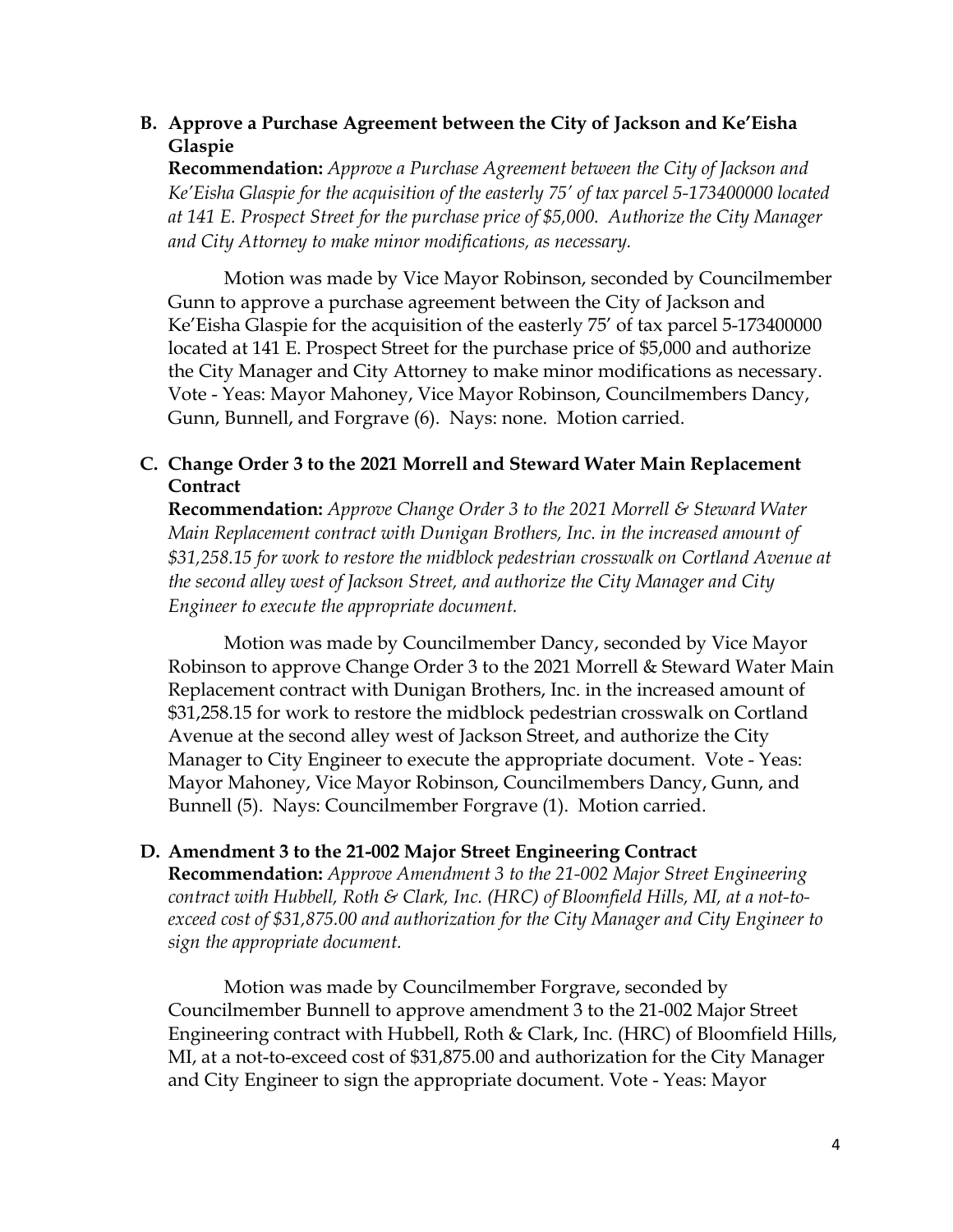Mahoney, Vice Mayor Robinson, Councilmembers Dancy, Gunn, Bunnell, and Forgrave (6). Nays: none. Motion carried.

# **E. Change Order 6 to the Clinton Street and Glick Highway Construction Contract with Bailey Excavating**

**Recommendation:** *Approve Change Order 6 to the Clinton Street and Glick Highway Construction contract with Bailey Excavating, Inc. in the increased amount of \$12,137.25, to balance quantities and add items for the repair of the sanitary sewer service for the Water Treatment Plant, and authorize the City Manager and the City Engineer to execute the appropriate document.* 

Motion was made by Councilmember Forgrave, seconded by Councilmember Dancy to approve Change Order 6 to the Clinton Street and Glick Highway Construction contract with Bailey Excavating, Inc. in the increased amount of \$12,137.25 to balance quantities and add items for the repair of the sanitary sewer service for the Water Treatment Plant, and authorize the City Manager and City Engineer to execute the appropriate document. Vote - Yeas: Mayor Mahoney, Vice Mayor Robinson, Councilmembers Dancy, Gunn, Bunnell, and Forgrave (6). Nays: none. Motion carried.

## **F. Balancing Change Order 1 to the Douglas Street Reconstruction Contract with Bailey Excavating, Inc.**

**Recommendation:** *Approve Change Order 1 to the Douglas Street Reconstruction contract with Bailey Excavating, Inc. in the decreased amount of \$59,073.39, to balance contract quantities to match quantities placed in the field and to add new items necessary to complete work in the field, and authorize the City Manager and City Engineer to execute the appropriate document.* 

Motion was made by Councilmember Bunnell, seconded by Vice Mayor Robinson to approve Change Order 1 to the Douglas Street Reconstruction contract with Bailey Excavating, Inc. in the decreased amount of \$59,073.39, to balance contract quantities to match quantities placed in the field and to add new items necessary to complete work in the field, and authorize the City Manager and City Engineer to execute the appropriate document. Vote - Yeas: Mayor Mahoney, Vice Mayor Robinson, Councilmembers Dancy, Gunn, Bunnell, and Forgrave (6). Nays: none. Motion carried.

# **G. Balancing Change Order 1 to the Biddle Street and Cooley Place Reconstruction Contract with Bailey Excavating, Inc.**

**Recommendation:** *Approve Change Order 1 to the Biddle Street and Cooley Place Reconstruction contract with Bailey Excavating, Inc. in the decreased amount of \$56,588.07, to balance contract quantities to match quantities placed in the field and to add new items necessary to complete work in the field, and authorize the City Manager and City Engineer to execute the appropriate document.*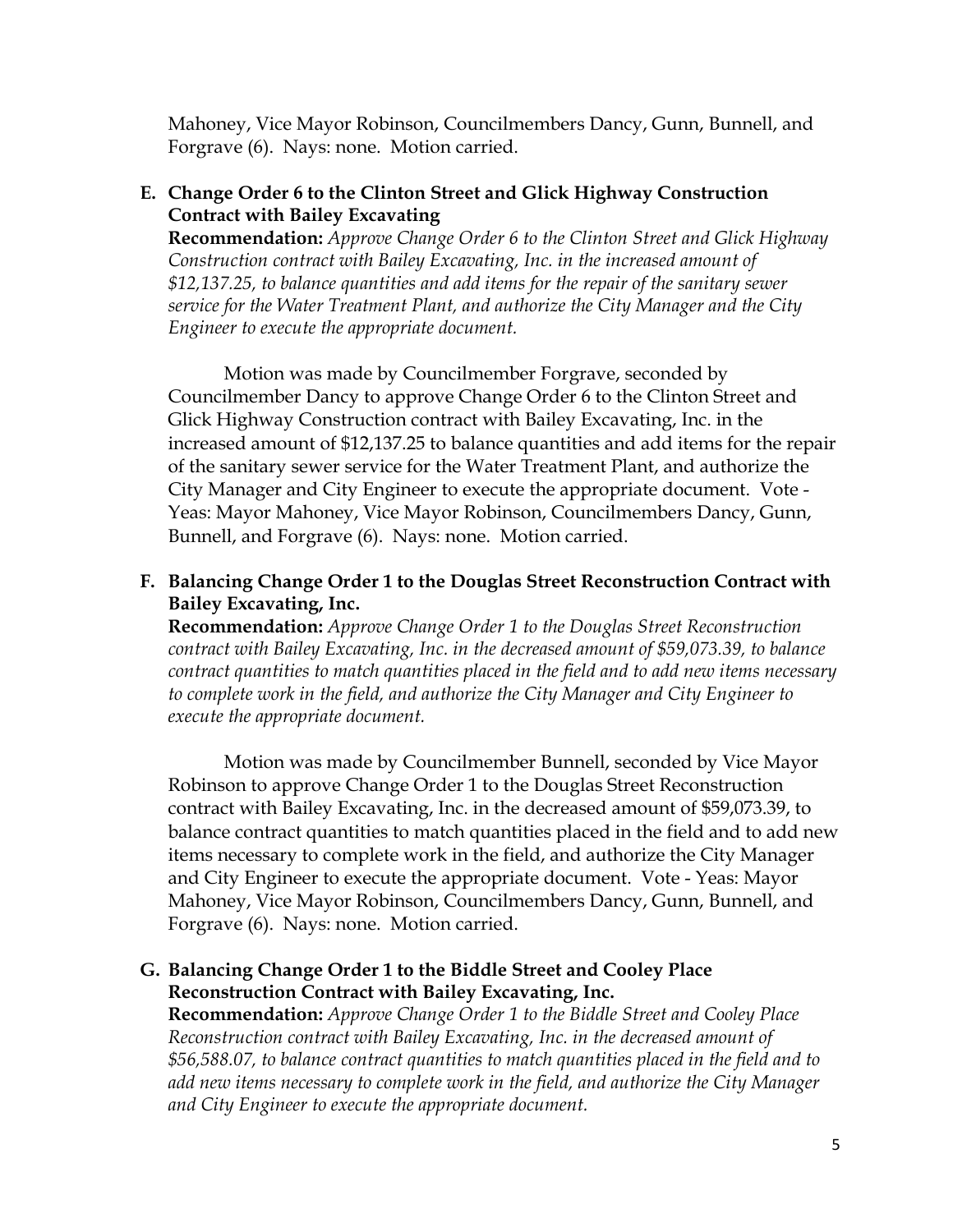Motion was made by Councilmember Gunn, seconded by Councilmember Bunnell to approve Change Order 1 to the Biddle Street and Cooley Place Reconstruction Contract with Bailey Excavating, Inc. in the decreased amount of \$56,588.07 to balance contract quantities to match quantities placed in the field and to add new items necessary to complete work in the field and authorize the City Manager and City Engineer to execute the appropriate document. Vote - Yeas: Mayor Mahoney, Vice Mayor Robinson, Councilmembers Dancy, Gunn, Bunnell, and Forgrave (6). Nays: none. Motion carried.

## **H. Identify Community Development Block Grant (CDBG) and HOME Investment Partnerships (HOME) Projects for Fiscal Year 2022-2023 and Establish Preliminary Funding Allocations for those Projects Recommendation:** *Identify CDBG and HOME projects for Fiscal Year 2022-2023 and establish preliminary funding allocations for those projects.*

Motion was made by Councilmember Forgrave, seconded by Councilmember Dancy to identify CDBG and HOME projects for Fiscal Year 2022-2023 and establish preliminary funding allocations for those projects. Vote - Yeas: Mayor Mahoney, Vice Mayor Robinson, Councilmembers Dancy, Gunn, Bunnell, and Forgrave (6). Nays: none. Motion carried.

# **J. Approve the Sale of City Owned Property Located at 902 First Street, for \$18,000**

**Recommendation:** *Approve the sale of City Owned property located at 902 First Street, to Jacob and Candice Mayor for \$18,000. Authorize the City Manager to sign all documents associated with the Property Transfer and to make minor modifications.* 

Motion was made by Vice Mayor Robinson, seconded by Councilmember Dancy to approve the sale of City Owned property located at 902 First Street to Jacob and Candice Mayor for \$18,000 and authorize the City Manager to sign all documents associated with the Property Transfer and to make minor modifications. Vote - Yeas: Mayor Mahoney, Vice Mayor Robinson, Councilmembers Dancy, Gunn, Bunnell, and Forgrave (6). Nays: none. Motion carried.

#### **CITY COUNCILMEMBER'S COMMENTS:**

Mayor Mahoney, Vice Mayor Robinson, Councilmembers Dancy, Gunn, Bunnell, and Forgrave all offered comments.

#### **MANAGER'S COMMENTS:**

City Manager Jonathan Greene offered comments.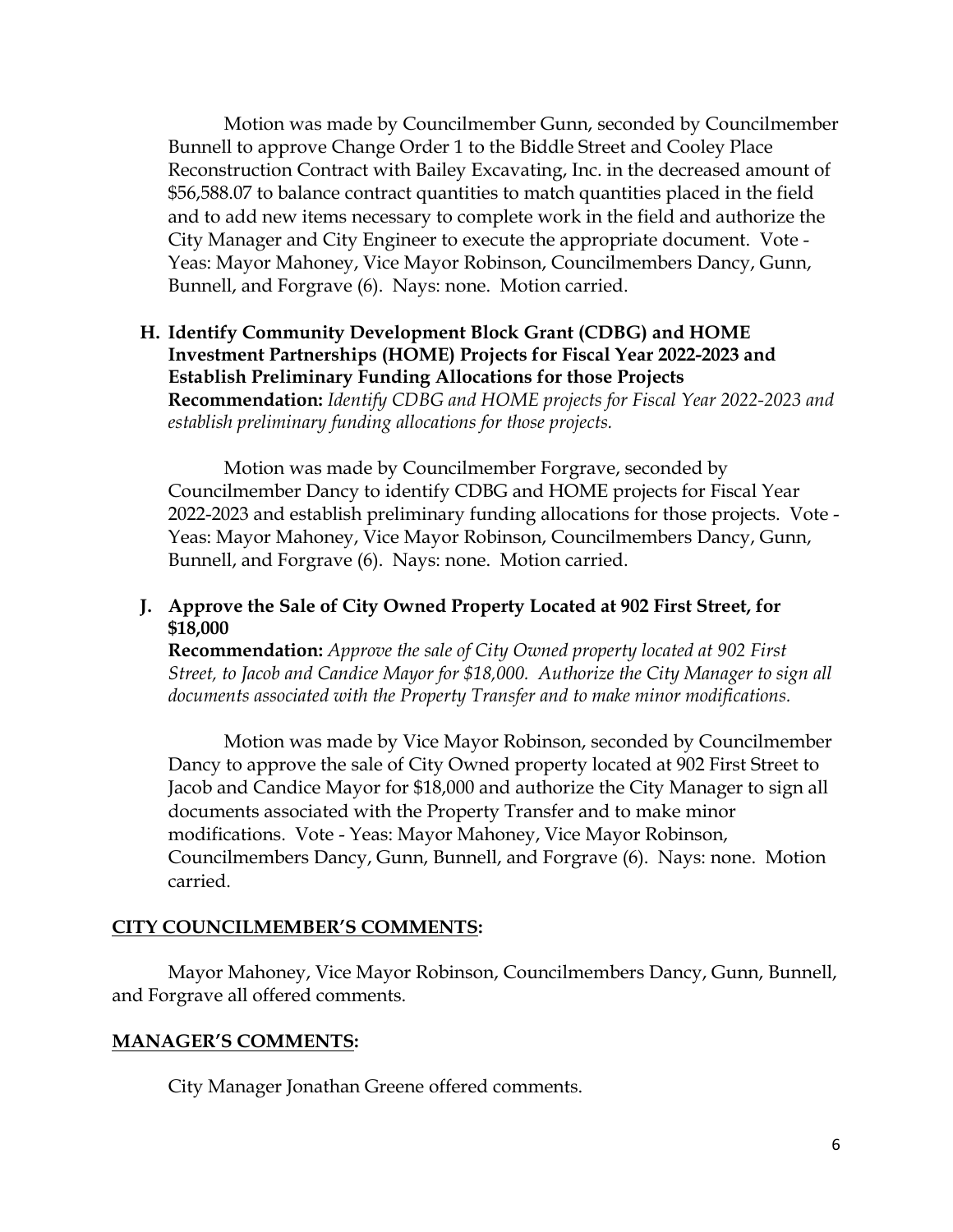# **ADJOURNMENT:**

No further business being offered, a motion to adjourn was made by Councilmember Forgrave, seconded by Councilmember Gunn. Vote was done by voice with all in favor. Mayor Mahoney adjourned the meeting at 7:13 p.m.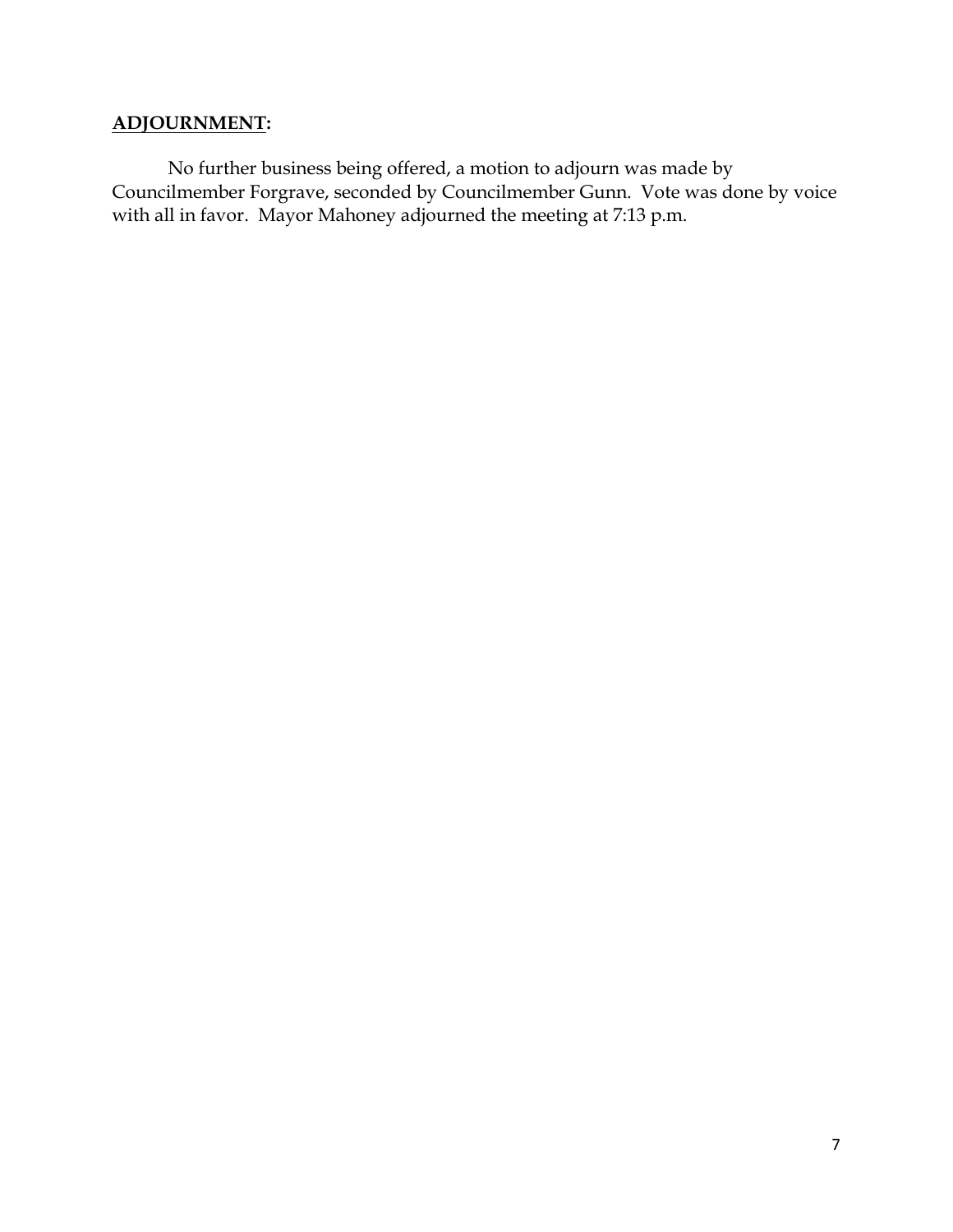

# **CITY COUNCIL MEETING** February 22, 2022

# **CALL TO ORDER:**

The Jackson City Council met in regular session and the meeting was called to order at 6:30 p.m. by Mayor Daniel Mahoney.

# **PLEDGE OF ALLEGIANCE AND INVOCATION:**

Council joined in the Pledge of Allegiance. Invocation was given by Second Ward Councilmember Freddie Dancy

# **ROLL CALL**:

Present: Mayor Daniel Mahoney, Vice Mayor Arlene Robinson, 2nd Ward Councilmember Freddie Dancy, 3rd Ward Councilmember Angelita Gunn, 4th Ward Councilmember Laura Dwyer Schlecte, 5th Ward Councilmember Karen Bunnell, and 6th Ward Councilmember Will Forgrave.

Absent: none.

Also present: City Manager Jonathan Greene, City Attorney Matthew Hagerty, City Clerk Andrea Muray, City Assessor Jason Yoakam, Deputy Director of Police Services Sergio Garcia, Deputy Director of Fire Services David Wooden, Assistant Finance Director Heather Ehnis, Director of Public Works Mike Osborne, Downtown Development Authority Director Cory Mays, City Treasurer Martin Griffin, Director of Parks and Recreation Kelli Hoover, Director of Neighborhood and Economic Operations Shane LaPorte, Chief Equity Officer John Willis, and City Engineer Jon Dowling.

# **ADOPTION OF AGENDA**:

Motion was made by Councilmember Schlecte, seconded by Vice Mayor Robinson to adopt the agenda. Vote - Yeas: Mayor Mahoney, Vice Mayor Robinson, Councilmembers Dancy, Gunn, Schlecte, Bunnell, and Forgrave (7). Nays: none. Motion carried.